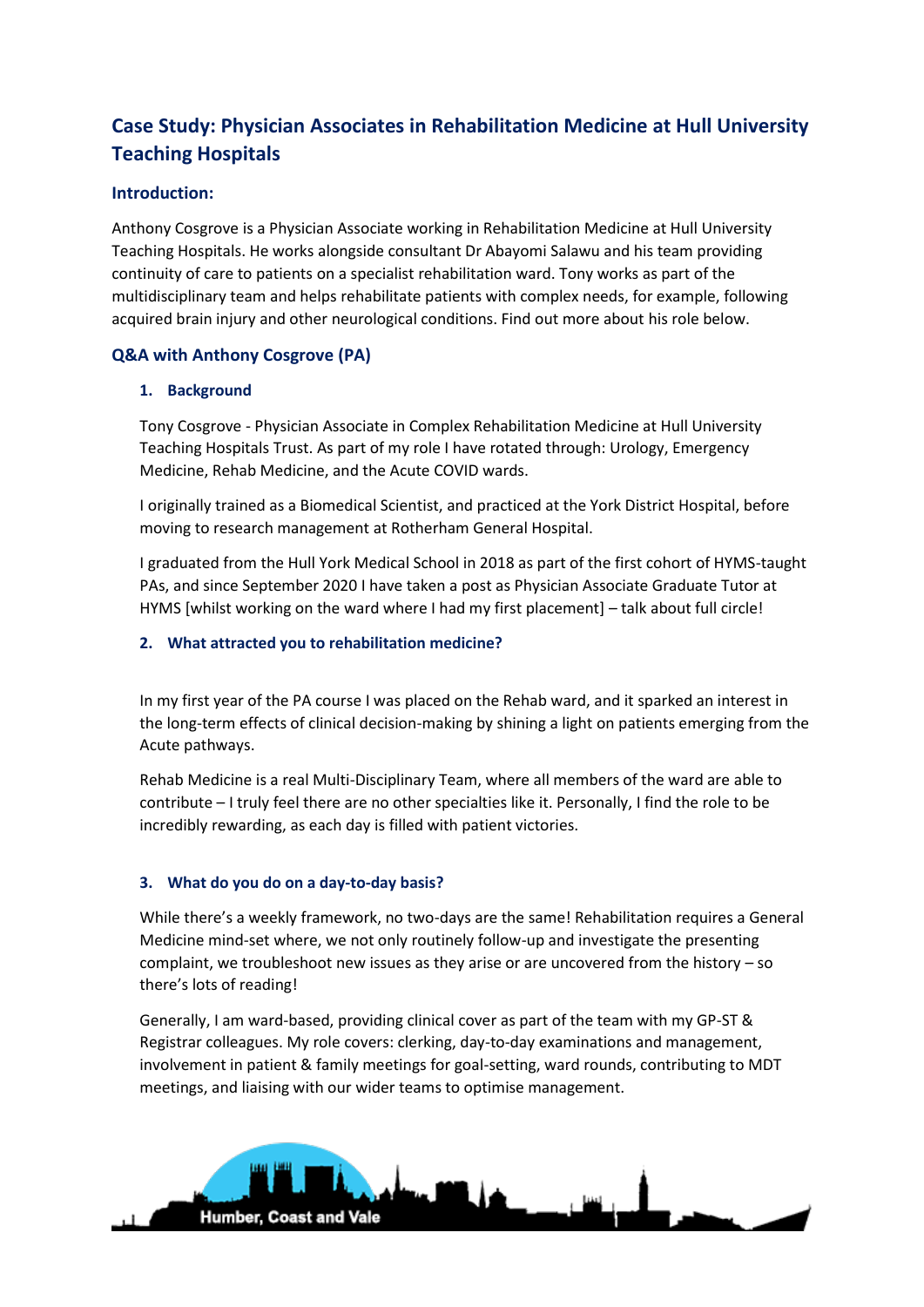## **4. What is the best part about your job?**

I'd honestly have to say that it's the satisfaction of seeing the progress patients make, not just physically, but cognitively, and occupationally. We are fortunate to provide a service that promotes safe community reintegration or placement to maximise our patients' outcomes.

## **5. Are there any challenges to being a PA and how have you overcome them?**

There are the usual challenges, such as prescribing & ordering imaging, which can cause personal frustration when there is a clear plan to enact. However, it's our close team-working that means these issues are mitigated through job-sharing and team discussion.

#### **6. How do you see your role as a PA developing in the future?**

That is a difficult question! It's already changed so much since I've become involved with our research activities, but I hope that as my role develops further I will be able to contribute to both our patient in-reach Acute Rehabilitation team and our outpatient follow-up clinics.

Ultimately, I think the biggest changes will come after PAs are regulated, and I can begin to provide a greater level of support to the ward through higher-level autonomy.

## **Q&A with Dr Salawu (PA supervisor)**

## **1. Background**

Abayomi Salawu, Consultant in Rehabilitation Medicine and Lead Clinician for Rehabilitation Medicine service at Hull University Teaching Hospital NHS Trust. I am also the Network director of rehabilitation for the Humber, Coast and Vale. In addition to clinical practice, I am actively engaged in medical education with research interest in use of technology to enhance rehabilitation.

## **2. How did you hear about Physician Associates?**

Initially from colleagues working in the US. Later when HYMS advertised that they are setting up a PA training programme, I volunteered as one of the tutors.

#### **3. What made you want to employ a PA in your department?**

My experience as a tutor in the 1st 2 cohorts of entrants into the PA programme showcased the immense potential of the PA cadre in the clinical workforce

#### **4. Where does the PA fit into your team?**

An integral member of the multidisciplinary team and fully integrated into the clinical, academic and research programmes of the service.

## **5. How has the PA benefitted your department?**

Complex rehabilitation offers a massive opportunity to explore the biopsychosocial aspect of clinical care which is not possible on acute ward environments. The vast range of clinical conditions seen in patients in the rehabilitation service ranging from surgical through medical